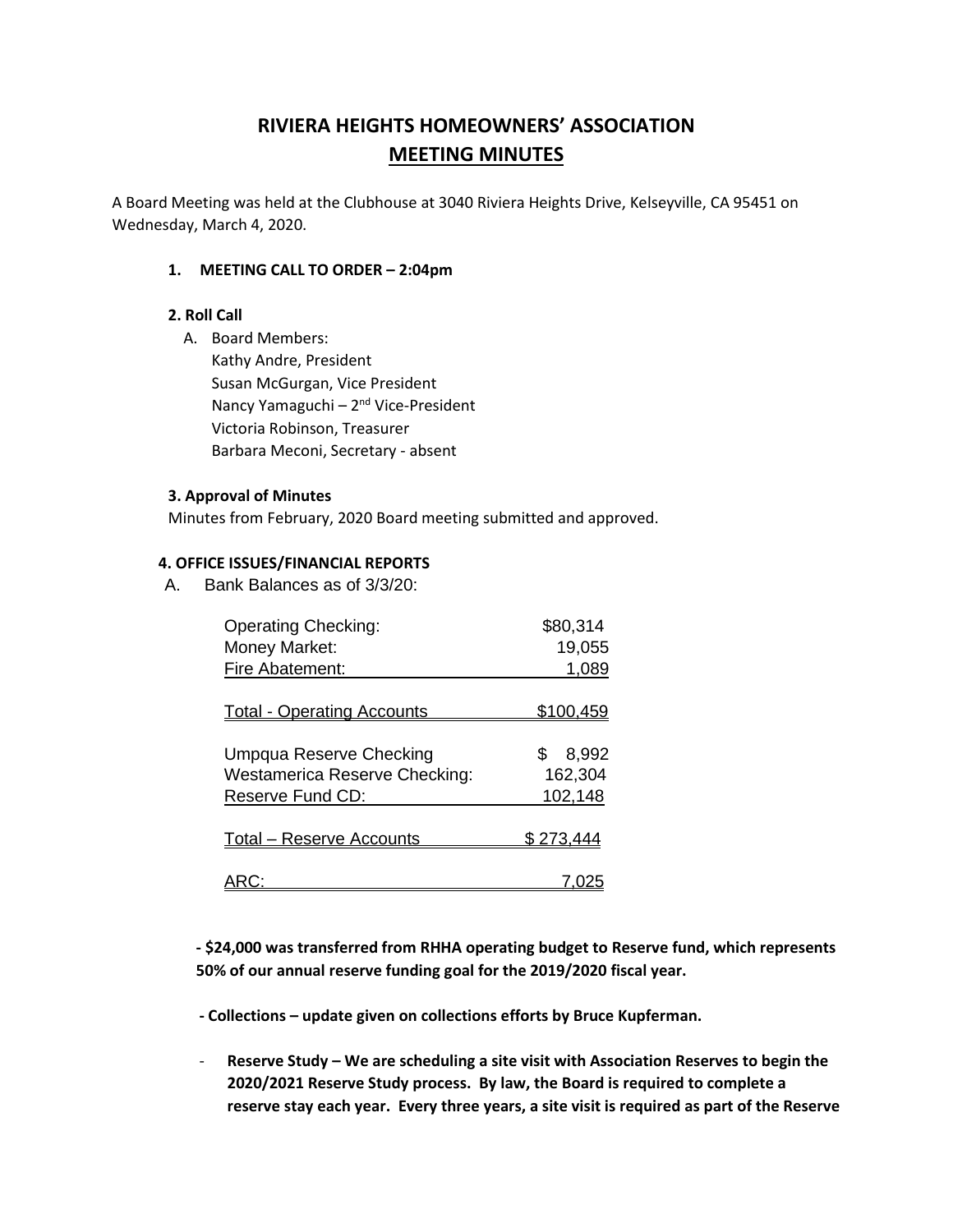**Study process. This site visit involves an assessment of all components and assets of Riviera Heights, determining the current value of those assets and the replacement cost of each asset over a period of 30 years. This determines the amount of monies which need to be set aside in our reserve fund each year to address replacement costs of all assets.** 

 **- New Election Procedures have been mandated by the State of California, and per Davis- Stirling, all HOA Boards must adopt and adhere to these new laws. Kathy Andre made motion to adopt these required regulations into our CC&R's and election procedures. Victoria Robinson seconded motion. All Board Members voted to approve. -Notice of Candidacy forms for the 2020/2021 fiscal year was mailed to all HOA members on February 21, 2020. All persons seeking to run for a position on the Board must returned their Notice of Candidacy to the RHHA office by March 25, 2020 There are two open positions on the board for the upcoming year.** 

### **PRESIDENTS REPORT:**

#### A**. CLUB HOUSE – update**

 - Presentations were made at the Club House by Tina Scott and Chris Almind, both candidates running for Supervisor 2020 District 4. The purpose of the presentations was to give RHHA homeowners An opportunity to meet and ask questions of both candidates prior to the upcoming election. Both candidates were supportive of a new fire station in our area.

#### **FIREWISE - UPDATE:**

- New neighbors, John & Karen Nowell, who purchased the Soper Ranch were gratefully acknowledged by the Board for allowing RHHA homeowners to use their property as a safety zone in the event of Wildfire (if using the evacuation routes on Soda Bay road are not feasible). Their property was approved for this purpose by CALFIRE. Also acknowledged was new homeowner Yvette Marciano who purchased vacant lots and a house on Marina View Drive that were previously owned by the Sopers. Yvette has granted HOA members the right to access the Nowell's property/safety zone through Marina View Drive vacant lots. This is a tremendous benefit to our community.

- A task force has been formed with Riviera Heights HOA, Buckingham HOA and surrounding neighbors to build a fire station within a five-mile radius of our communities. The North Konocti Fire Station 57 Task Force will be seeking sponsorship for this undertaking from KFPD and will be making a formal presentation to KFPD Board of Directors on March 18, 2020. The purpose of the Task Force in building this fire station will be to increase rapid response time for KFPD for both fire and paramedic emergencies and to potentially reduce insurance costs in our area by Reducing the ISO fire hazard insurance rating for our area. Once our formal presentation is completed and we have a commitment of support from KFPD, the task force will make more detailed announcements regarding this project. We would also like to thank Jim Comisky for his support in this process.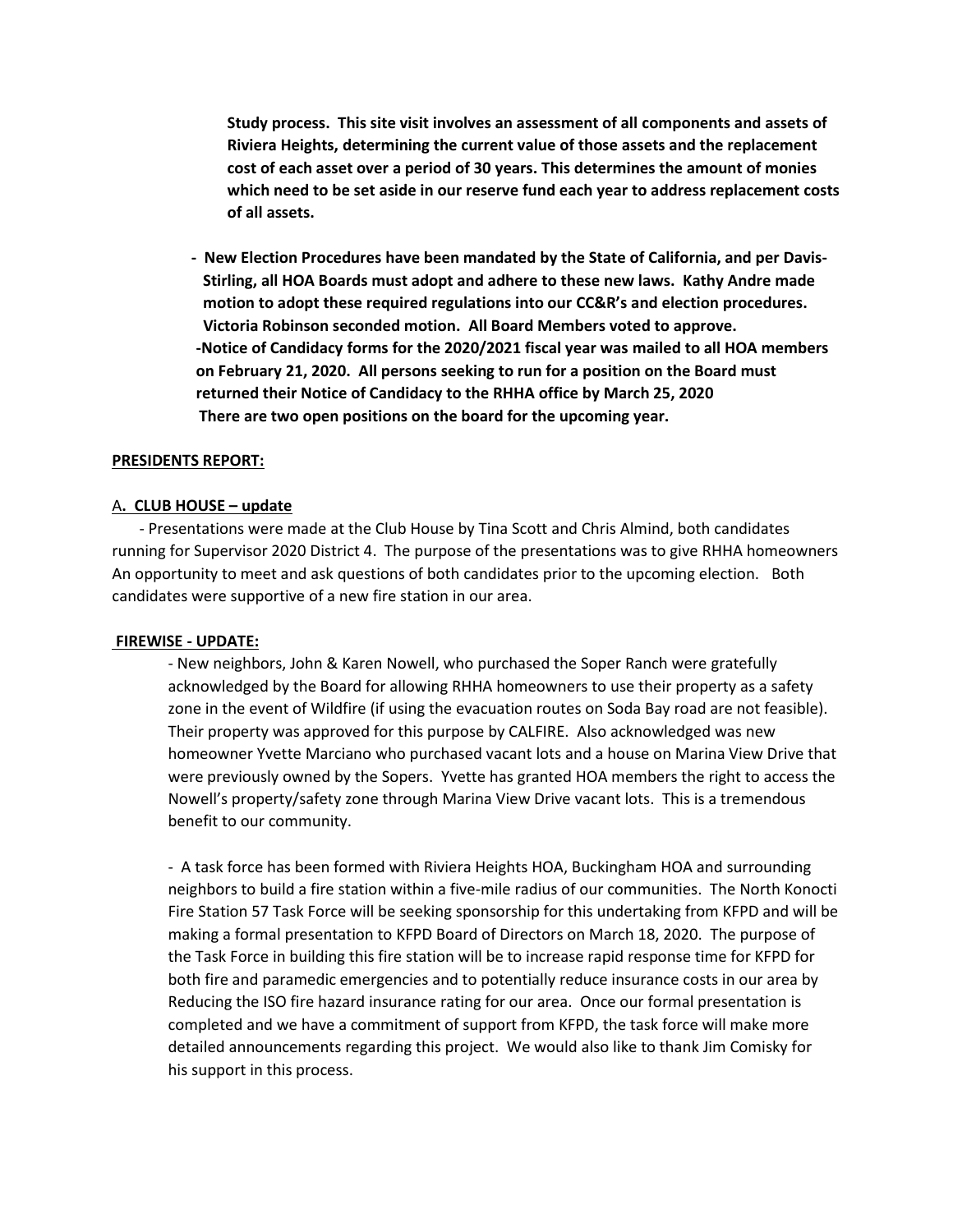Representatives of the North Konocti Fire Station 57 Task Force attended the KFPD Board meeting on February 19, 2020 to announce the creation of this Task Force and request a formal Presentation before the KFPD Board at next month's meeting. The Task Force was approved to Be on the upcoming agenda on March 18, 2020.

Task Force Representatives Rian Sommerfield, John & Karen Nowell and Kathy Andre attended the Lake County Community Risk Reduction Authority meeting on 2/24/20 to announce the formation and purpose of the North Konocti Fire Station 57 Task Force, seeking support from this area agency in our efforts to build a fire station in our community. The Risk Reduction Authority is also planning to hold an informative Fire Mitigation and Preparedness Seminar at Twin Pines Casino on March 29, 2020.

- An update was provided regarding the Benefit Safety Benefit Zones (Supervisor Rob Brown program). The Lake County Code Enforcement Department (Planning Division) is spearheading this project under the direction of Code Enforcement Representative Andy Williams. All 42 properties submitted for fire abatement in Riviera Heights, Riviera West and Buckingham have been inspected and those property owners in non-compliance have been legally notified of intent to abate by County. Requests for bid proposals have been sent out to area vendors to clear these properties. All vendor bids must be in by this Friday. Once bids are reviewed, the Code Enforcement division will award bids and the work to abate these properties will begin immediately – before the upcoming fire season.

- The Firewise Committee & RHHA Board Members have approved revisions to the RHHA Fire Mitigation Policy for 2020/2021 fiscal year, which will be mailed out in the annual May disclosures.

- Kathy Andre met with CALFIRE Battalion Chief Jake Hannan on February 14, 2020 to identify owners of properties in RHHA adjacent to the Wilderness Road entrance at the end of Evergreen Drive. CALFIRE is seeking to abate specific properties in this area, as it relates to the Mt. Konocti Interface Fuel Program. Also discussed was the use of CALFIRE electronic inspection program and forms to do our fire risk property inspections this year, sharing this information with CALFIRE.

- The RHHA Annual Fire Risk/Safety Property Inspection program started on 3/1/2020. Fire and Safety Professional Joe Thurin was introduced as our new Inspector, taking the place of Jim Comisky who has moved on to a major role as a community fire abatement liaison with PG&E. Joe Thurin discussed his background in the industry as well as the fire safety program. Joe also Reminded homeowners to obtain reflective address signs, which can help first responders locate your property in the event of a medical or fire emergency. These can be purchased from KFPD.

- Fire Risk safety inspection letters were mailed to homeowners on 2/28/20.

-Expansion and Maintenance of the RHHA Fire Break on Westridge has been completed by Timberline Land Management.

-Expansion of firebreak and lot clearing on Grande Vista was completed by Timberline Land Management.

-Clearing of brush, downed trees & weeds at Marina was completed by Majestic Landscaping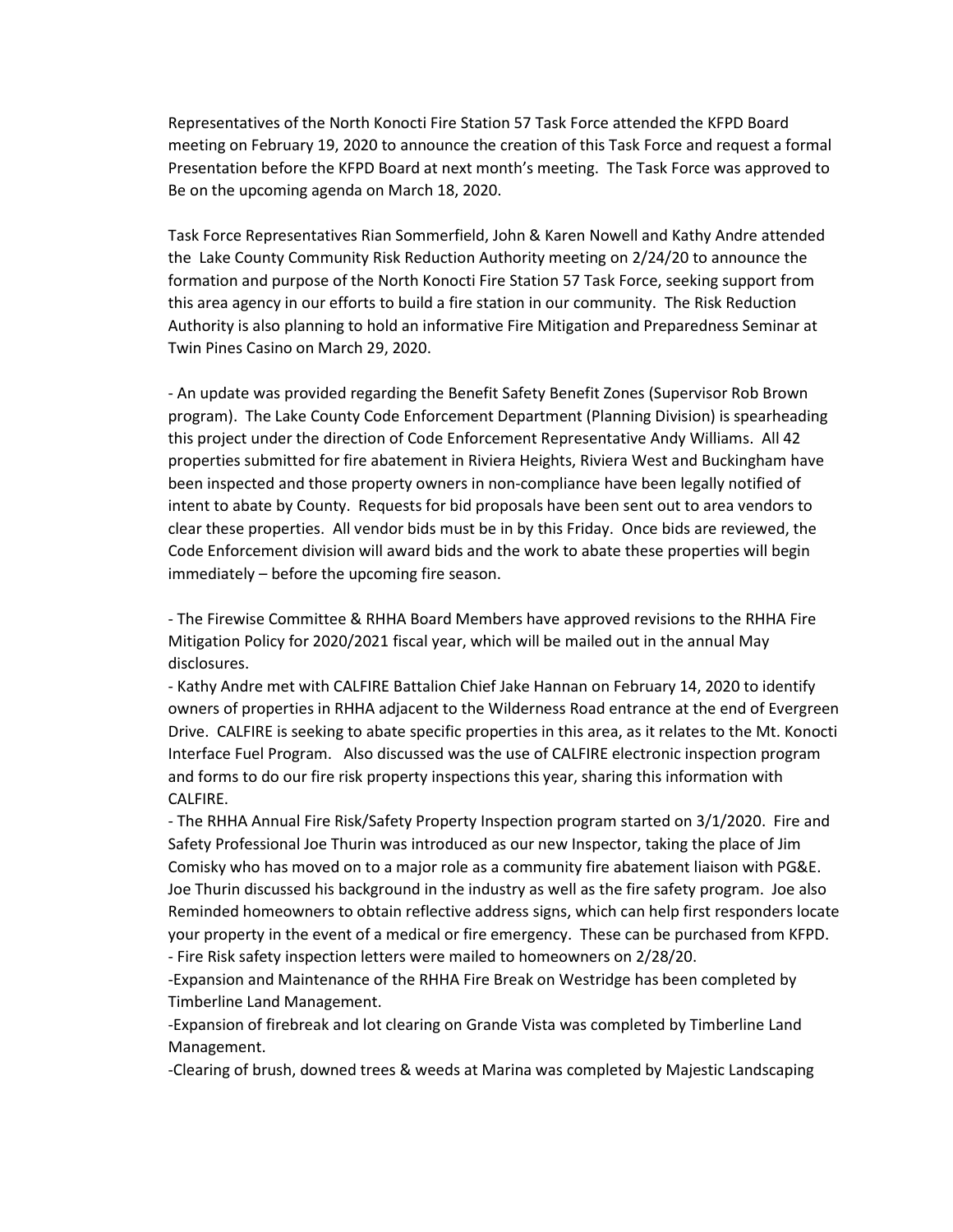- The Board is obtaining bids from vendors to clear common the large swath of land below the Club House area to reduce fire fuel loads and wildfire risk. This is a major project that is necessary to protect the RHHA in the event of wildfire.

# **C. MARINA COMMITTEE – UPDATE**

- The damaged marina pier and pilings were removed by Clear Lake Marine Construction. This was a costly and major undertaking that required a barge, crane, additional heavy equipment and calm weather.
- The Board has contracted with S & K Seal & Stripe for resealing of the Marina Driveway and parking lot area.
- The erosion project at the Marina boat ramp is pending agency permit process and weather, and possible change in vendor
- The Marina Committee and Board are reviewing new pier concepts and options to replace the destroyed pier – meeting will be held tomorrow on new pier idea.
- The lock at the Marina entry gate has been broken and will be replaced by with new key/lock.

## **D. ARC COMMITTEE –**

Only a few minor ARC requests have been turned for ARC approval.

## **E. CODE ENFORCEMENT – UPDATE**

Code Enforcement matters have been relatively few, and Board has addressed those matters.

### **F. WATER – UPDATE –**

Kathy Andre met with Jan Coppinger & Scott Harter of Special Districts to get updates and a better understanding of the status of pending RHHA projects including new steel water tanks to replace our antiquated wood tanks, grants, refurbishment of water treatment plant and California state mandated water moratorium which still remains in effect for Riviera Heights and surrounding areas (Special District 20). Special Districts will hold a meeting soon at the RHHA Club House to share current information with our Homeowners. We will set a date and time and advise homeowners.

### **G. SOCIAL COMMITTEE – UPDATE**

Social Committee member Tamra Renfrow will input homeowner emails into a RHHA owned chrome book so that announcements and special event notices can be e-mailed directly and quickly to our homeowners. Loading these emails into Chrome Book is a major and time-consuming project. Also, a series of RHHA Electronic Bulletins regarding fire mitigation, marina projects, etc., will be produced by Board Member Nancy Yamaguchi to keep HOA members more up to date and aware of important RHHA topics. This is an important improvement in communicating with our homeowners. In addition to keeping homeowners more informed, this will also reduce the cost of mailing, printing and postage. We appreciate all of Nancy and Tamra's hard work in getting this program up and running. The Social Committee will be focusing on about 5 major social events this year, including the pool opening barbeque, 4th of July, Halloween and Christmas events. Volunteers for the Social Committee are needed and welcome! The more volunteers, the more events we can do!